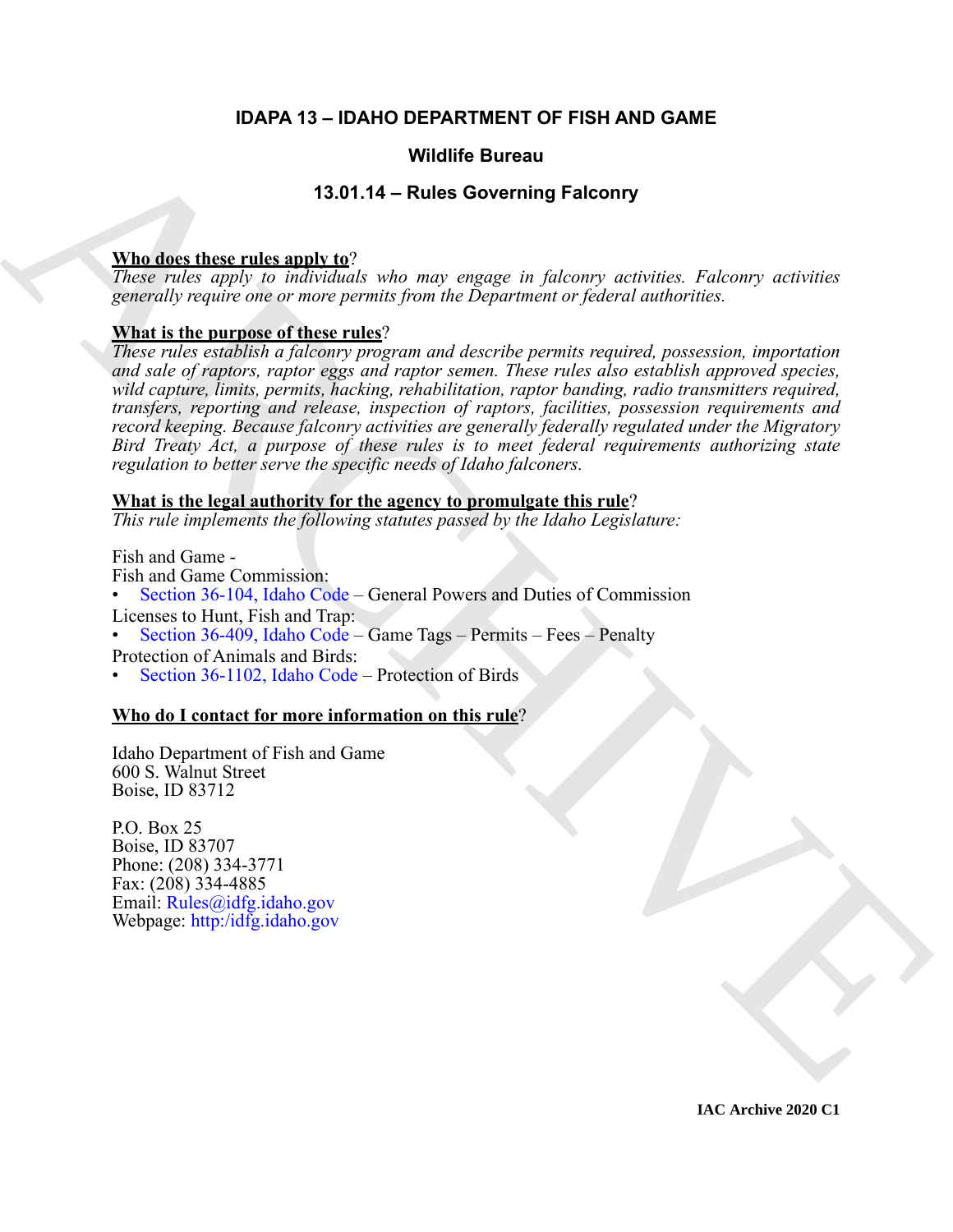# **Table of Contents**

### 13.01.14 - Rules Governing Falconry

| 300. Approved Species, Wild Capture, Limits, Permits,                              |  |
|------------------------------------------------------------------------------------|--|
|                                                                                    |  |
| 400. Raptor Banding, Radio Transmitters, Transfers, Reporting, And Release.  7     |  |
|                                                                                    |  |
|                                                                                    |  |
|                                                                                    |  |
| 600. Training Raptors Using Artificially Propagated Game Birds.  8                 |  |
|                                                                                    |  |
| 700. Falconry Meets, Permits, Non-Residents, New U.S. Residents, And Visitors. . 8 |  |
|                                                                                    |  |
|                                                                                    |  |
|                                                                                    |  |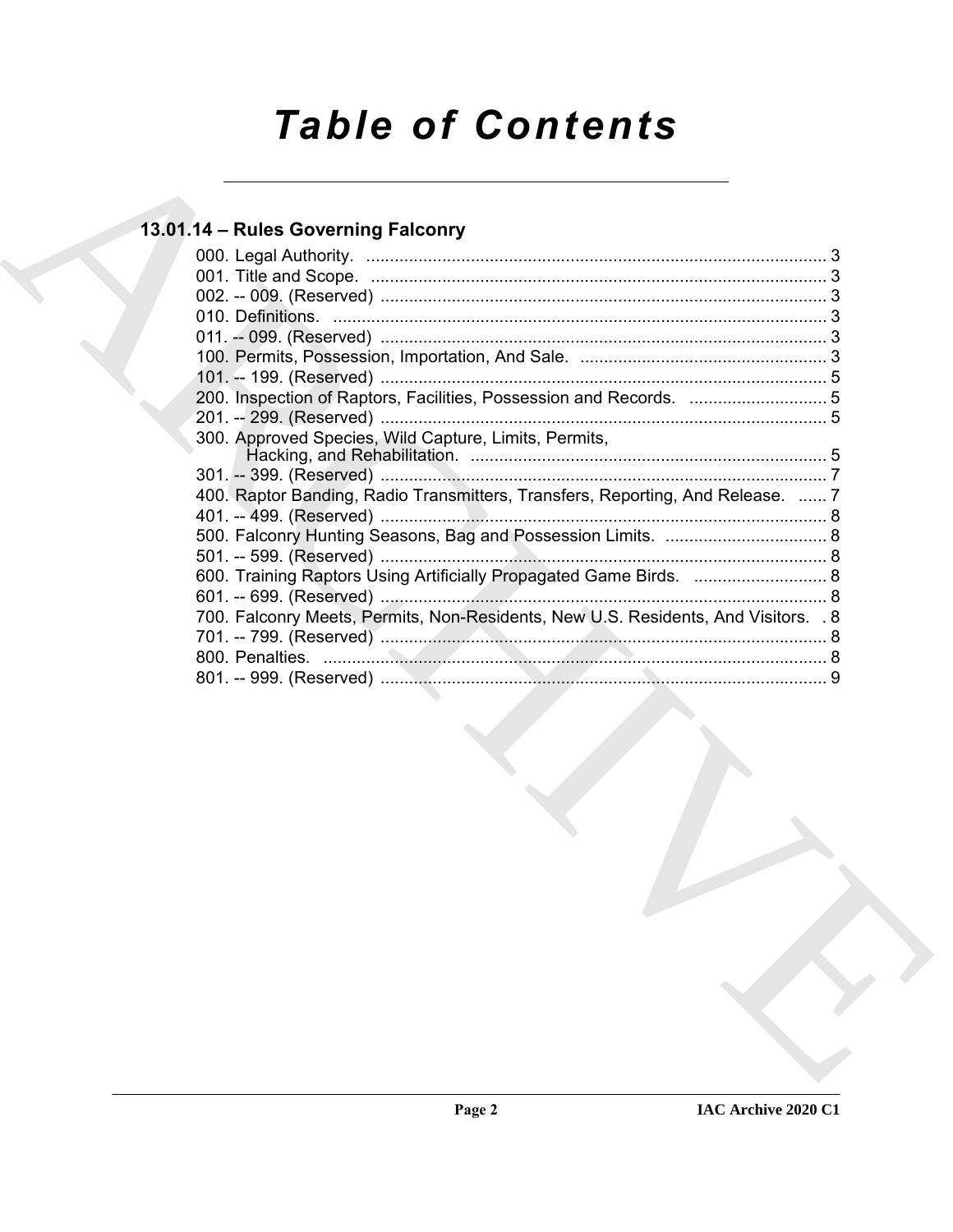#### **13.01.14 – RULES GOVERNING FALCONRY**

#### <span id="page-2-22"></span><span id="page-2-1"></span><span id="page-2-0"></span>**000. LEGAL AUTHORITY.**

Sections 36-104 (b), 36-409, and 36-1102, Idaho Code, authorize the Commission to adopt rules concerning falconry in the state of Idaho. (3-20-20)

#### <span id="page-2-2"></span>**001. TITLE AND SCOPE.**

The title of this chapter for citation is IDAPA 13.01.14, "Rules Governing Falconry." These rules establish a falconry program in the state of Idaho. (3-20-20)

<span id="page-2-3"></span>**002. -- 009. (RESERVED)**

#### <span id="page-2-7"></span><span id="page-2-4"></span>**010. DEFINITIONS.**

**01. Calendar Year**. January 1 through December 31, to apply to any reference to the use of the terms nonth (12) period, annual, or year within this rule and federal regulations. (3-20-20) twelve-month (12) period, annual, or year within this rule and federal regulations.

<span id="page-2-11"></span><span id="page-2-10"></span><span id="page-2-9"></span><span id="page-2-8"></span>**02. Captive-Bred**. Any raptor raised in captivity from eggs laid by captive raptors. (3-20-20)

Scale 35-16 133, 34-402, and 36-1102, both Cole, evaluation the particular state state for the state of the state of the state of the state of the state of the state of the state of the state of the state of the state of **03. Falconry**. Capturing, possessing, caring for, transporting, training, and using raptors to hunt wild or artificially propagated birds and animals as a recreational sport, not to include any propagation, breeding or commercial use.

**04. Federal**. United States Code of Federal Regulations -- CFR Title 50 Parts 21 & 22 -- administered by the United States Department of Interior and U.S. Fish and Wildlife Service. (3-20-20)

<span id="page-2-12"></span>**05.** Form 3-186A. A Migratory Bird Acquisition and Disposition Report required by the United States Wildlife Service and the Department to track and record possession and status of raptors. (3-20-20) Fish and Wildlife Service and the Department to track and record possession and status of raptors.

<span id="page-2-13"></span>**06. New U.S. Resident**. Any person who has legally moved into the United States or a recognized U.S. Territory to reside and who may or may not have obtained U.S. citizenship. (3-20-20)

<span id="page-2-14"></span>**07. Non-Resident**. Any person who has not met the criteria to become an Idaho resident as stated in 36-202(s), Idaho Code, and possesses resident status and privileges from another U.S. state, territory or tribe.

(3-20-20)

**08. Raptor**. Any bird of prey classified under the Families Falconidae, Strigidae, Accipitridae, and hybrids thereof. (3-20-20)

<span id="page-2-16"></span><span id="page-2-15"></span>**09. Resident**. Any person meeting the residency requirements set forth in 36-202 (s), Idaho Code. (3-20-20)

<span id="page-2-19"></span><span id="page-2-18"></span><span id="page-2-17"></span>**10. Territory**. Recognized territories of the United States. (3-20-20)

**11. Tribe**. Any United States recognized Native American or territorial tribe, its members and federal lands designated as reservations administered under a sovereign tribal government. (3-20-20)

**12. Transfer**. To convey, deliver, loan, gift, give, barter, sell or move a raptor, raptor parts or any om one person, place or situation to another. (3-20-20) permit from one person, place or situation to another.

<span id="page-2-20"></span>**13.** Visitor. Any person not legally residing in the United States or a recognized territory, and who is ily in the U.S. as a visitor. (3-20-20) temporarily in the U.S. as a visitor.

<span id="page-2-21"></span>**14. Wild-Caught**. Any raptor captured, removed or originating from the wild. Wild-caught raptors maintain wild-caught status throughout their life span in regard to capture, possession and transfer restrictions.

 $(3-20-20)$ 

#### <span id="page-2-5"></span>**011. -- 099. (RESERVED)**

#### <span id="page-2-24"></span><span id="page-2-23"></span><span id="page-2-6"></span>**100. PERMITS, POSSESSION, IMPORTATION, AND SALE.**

**01. Migratory Bird Treaty Act and Regulations**. As provided by Section 36-1102, Idaho Code, no person may hunt, take, or have in possession any migratory birds, including raptors, except as provided by federal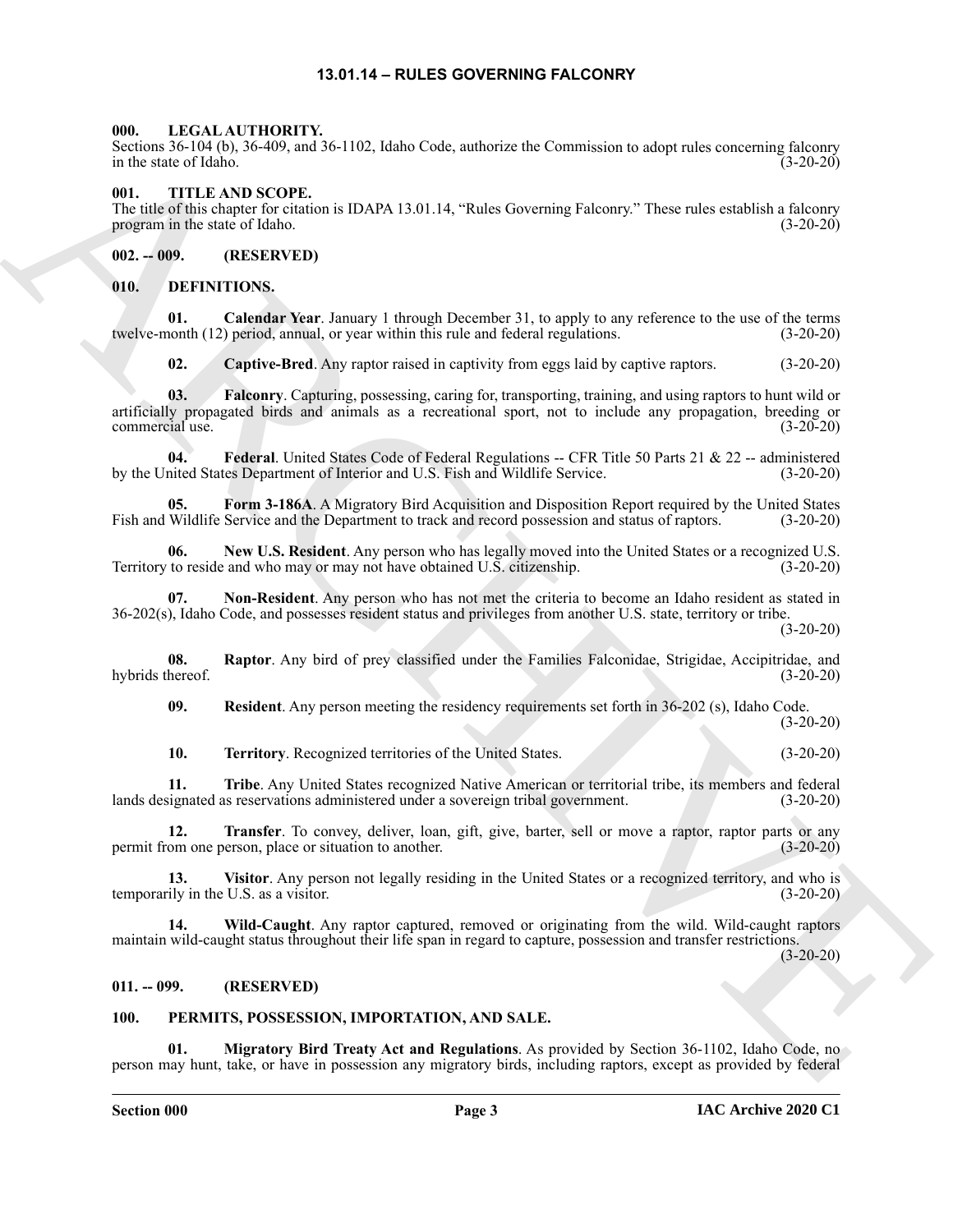| <b>IDAHO ADMINISTRATIVE CODE</b>   | <b>IDAPA 13.01.14</b>           |
|------------------------------------|---------------------------------|
| <b>Department of Fish and Game</b> | <b>Rules Governing Falconry</b> |

regulations made pursuant to the federal migratory bird treaty act (including 50 CFR, Parts 21 & 22) and in accordance with related rules and proclamations promulgated by the Commission. (3-20-20) accordance with related rules and proclamations promulgated by the Commission.

<span id="page-3-1"></span>**02. Falconry Permit**. Except as otherwise provided by this rule, an Idaho Falconry Permit (at a fee set forth under 36-416, Idaho Code) is required before any person may possess, capture, transport, import, export or purchase any raptor for the purpose of falconry. (3-20-20)

<span id="page-3-6"></span>**03. Raptor Captive Breeding Permit**. Except as otherwise provided by this rule, an Idaho Raptor Captive Breeding Permit (at a fee set forth under 36-416, Idaho Code) and a Federal Raptor Propagation Permit is required before any person may take, possess, transport, import, export, purchase, barter, sell or offer to sell, purchase, or barter any raptor, raptor egg, or raptor semen for propagation purposes. (3-20-20)

<span id="page-3-3"></span>**04. Non-Residents, New U.S. Residents Permit Purchase**. Non-Residents and New U.S. Residents may be issued Idaho Apprentice, General, Master Falconer, or Raptor Captive Breeding Permits without a waiting period upon permanently moving into the state of Idaho. (3-20-20)

**a.** Non-Resident and New U.S. Resident applicants shall surrender to the Department any permit(s) issued by another state or country, and provide a written and signed statement verifying intent to become an Idaho resident. (3-20-20)

**b.** Non-Resident applicants will be issued an equivalent Idaho class permit(s) to the permit(s) red from the applicant's past resident state, territory or tribe. (3-20-20) surrendered from the applicant's past resident state, territory or tribe.

**c.** New Residents to the U.S. will be required to pass the Department Apprentice Falconry Examination and provide documentation to support the class of permit applied for. The Department, based on applicant experience, will determine and assign the appropriate class of permit. (3-20-20)

<span id="page-3-2"></span>**05. Non-Resident, New U.S. Resident Permit Purchase within Thirty Days**. Non-Resident and New U.S. Resident falconers taking permanent residency in Idaho, shall, within thirty (30) consecutive days, purchase an Idaho Falconry Permit and a Raptor Captive Breeding Permit as required by Subsections 100.01 and 100.02 of this rule. (3-20-20)

<span id="page-3-0"></span>**06. Expiration of Permits**. Idaho Falconry Permits and Raptor Captive Breeding Permits are valid for three (3) years from date of issuance or renewal. (3-20-20) (3-20-20)

<span id="page-3-4"></span>**07. Permit Renewal**. Permit issuance or renewal will be initiated with the completion and submission of a Department Falconry Application Form to the appropriate Department Regional Office accompanied by the appropriate fee(s) as set forth under 36-416, Idaho Code. (3-20-20)

**08. Transfer of Permits**. Idaho Falconry and Raptor Captive Breeding Permits are not transferable to another person, but may be updated to a new in-state location. (3-20-20)

#### <span id="page-3-7"></span><span id="page-3-5"></span>**09. Permit-Class Upgrades**. (3-20-20)

**a.** Falconry Permit-class upgrades (e.g., moving from Apprentice to General status) will be made at no cost to the applicant. Permit-class change requests shall be submitted to the appropriate Department Regional Office on a Department Falconry Permit Application Form with required documentation to verify that prerequisites for the permit-class upgrade have been satisfied. (3-20-20)

**Strain of Find and Games Constraints** (Solution the latter state in the latter state of the state of Find and Constraints (Solution 2018) and the state of the state of the state of the state of the state of the state of **b.** Permit Exemption for Temporary Possession. Except as otherwise provided, Non-Residents, Visitors and New U.S. Residents possessing a valid federal, territory, tribe, another state or country's equivalent Falconry or Raptor Captive Breeding/Propagation Permit, and not utilizing or possessing any Idaho resident privilege, may temporarily import, possess and transport raptors listed under their Falconry or Captive Breeding/ Propagation Permits for up to thirty (30) consecutive days without purchasing an Idaho Falconry or Raptor Captive<br>Breeding Permit. (3-20-20) Breeding Permit.

i. Visitors and New U.S. Residents shall comply with federal raptor importation and registration laws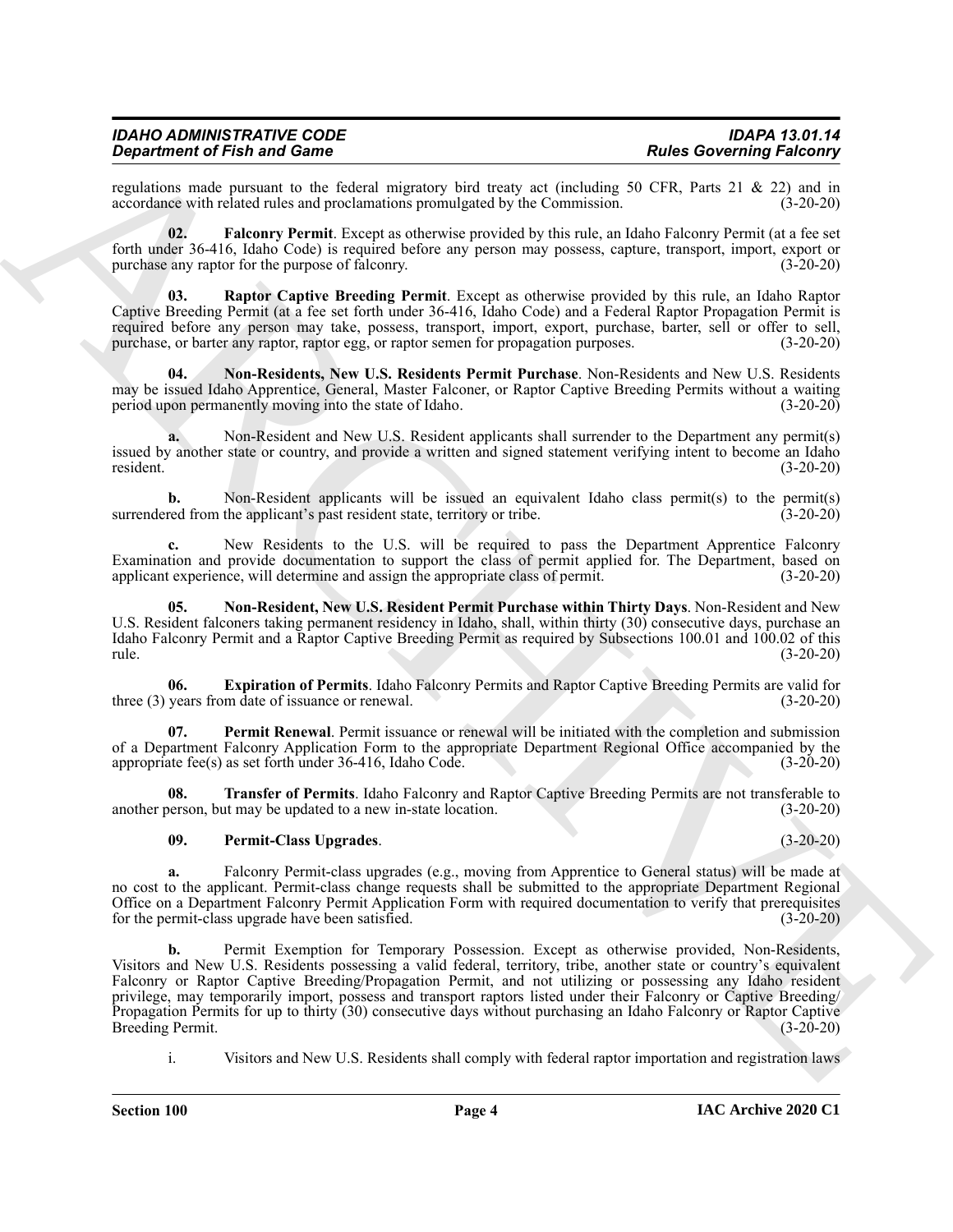| <b>IDAHO ADMINISTRATIVE CODE</b>   | <b>IDAPA 13.01.14</b>           |
|------------------------------------|---------------------------------|
| <b>Department of Fish and Game</b> | <b>Rules Governing Falconry</b> |

and shall obtain a Department Wildlife Importation Permit before importing any raptor. (3-20-20)

**Equivariant of Finit and Game<br>
Considering Factors' (Except the Constraint Scheme of the Constraint Scheme of the Constraint Scheme of Finit and Constraint Scheme of the Constraint Scheme of Finit and Constraint Scheme o** ii. Visitors and New U.S. Residents entering Idaho with a raptor(s) under an Idaho Wildlife Import Permit shall contact the nearest Department Regional Office to take the Idaho Falconry Examination. Only applicants correctly answering at least eighty percent (80%) of the test questions will be issued a Temporary Idaho Falconry Permit. Wildlife Import and Temporary Falconry Permits shall be carried at all times when possessing raptors.

(3-20-20)

iii. Exceptions to extend the thirty (30) day exemption period shall be at the Department's discretion and any temporary possession in excess of one hundred twenty (120) days shall require raptor housing in a falconry facility that has been approved by the Department under an existing Falconry or Captive Breeding Permit. (3-20-20)

iv. Non-Residents, New U.S. Residents and Visitors in addition to possessing a valid Falconry or Captive Breeding/Propagation Permit from their home state, territory, tribe or country shall comply with all other Idaho and federal rules regulating hunting and the possession of wildlife to include possession of appropriate nonresident licenses, tags, permits, stamps and validations. (3-20-20)

<span id="page-4-9"></span>**10. Unlawful Sale and Possession of Raptors**. Except as otherwise provided by this rule, no person may sell, purchase, or barter any raptor or parts thereof, or possess raptors or parts that have been unlawfully obtained, sold, purchased or bartered. (3-20-20)

**a.** Only live captive-bred raptors banded or micro-chipped in compliance with Subsection 400.01 of this rule may be sold, purchased or bartered between holders of valid state, federal, tribal, territory or another country's Falconry and Raptor Captive Breeding or Propagation Permit. (3-20-20)

**b.** Holders of valid Idaho Raptor Captive Breeding Permits and federal Raptor Propagation Permits may only sell, purchase and barter raptor eggs and semen produced and originating from raptor propagation or captive breeding programs under valid permit. (3-20-20) captive breeding programs under valid permit.

#### <span id="page-4-0"></span>**101. -- 199. (RESERVED)**

#### <span id="page-4-5"></span><span id="page-4-1"></span>**200. INSPECTION OF RAPTORS, FACILITIES, POSSESSION AND RECORDS.**

**01. Facilities Covered by Permits**. All raptors, facilities, equipment and falconry records required in accordance with federal and Idaho rules are subject to reasonable business-hour inspection, any day of the week, in the presence of the applicant or permit holder. All raptors, equipment, and related records required by law shall be produced for inspection upon Department request. (3-20-20)

#### <span id="page-4-8"></span><span id="page-4-7"></span>**02. Inspection Prior to Possession of Raptors**. (3-20-20)

**a.** Except as otherwise provided by Section 100 of this rule, no person may possess any raptor(s) under the issuance of an Idaho Falconry or Raptor Captive Breeding Permit, until holding facilities and equipment have been inspected and approved by the Department to verify that facilities and equipment meet federal and Idaho standards. (3-20-20) standards. (3-20-20)

Facility inspections are required any time a permit holder moves his holding facilities to any physical address location that is not recorded on his current Falconry or Raptor Captive Breeding Permits. Facility location changes shall be reported to the Department within five (5) days. (3-20-20)

<span id="page-4-6"></span>**03. Facilities Accepted**. Either indoor, including a personal residence, or outdoor falconry facilities, or a combination of both meeting federal standards of care, are authorized. (3-20-20)

#### <span id="page-4-2"></span>**201. -- 299. (RESERVED)**

<span id="page-4-4"></span><span id="page-4-3"></span>**300. APPROVED SPECIES, WILD CAPTURE, LIMITS, PERMITS, HACKING, AND REHABILITATION.**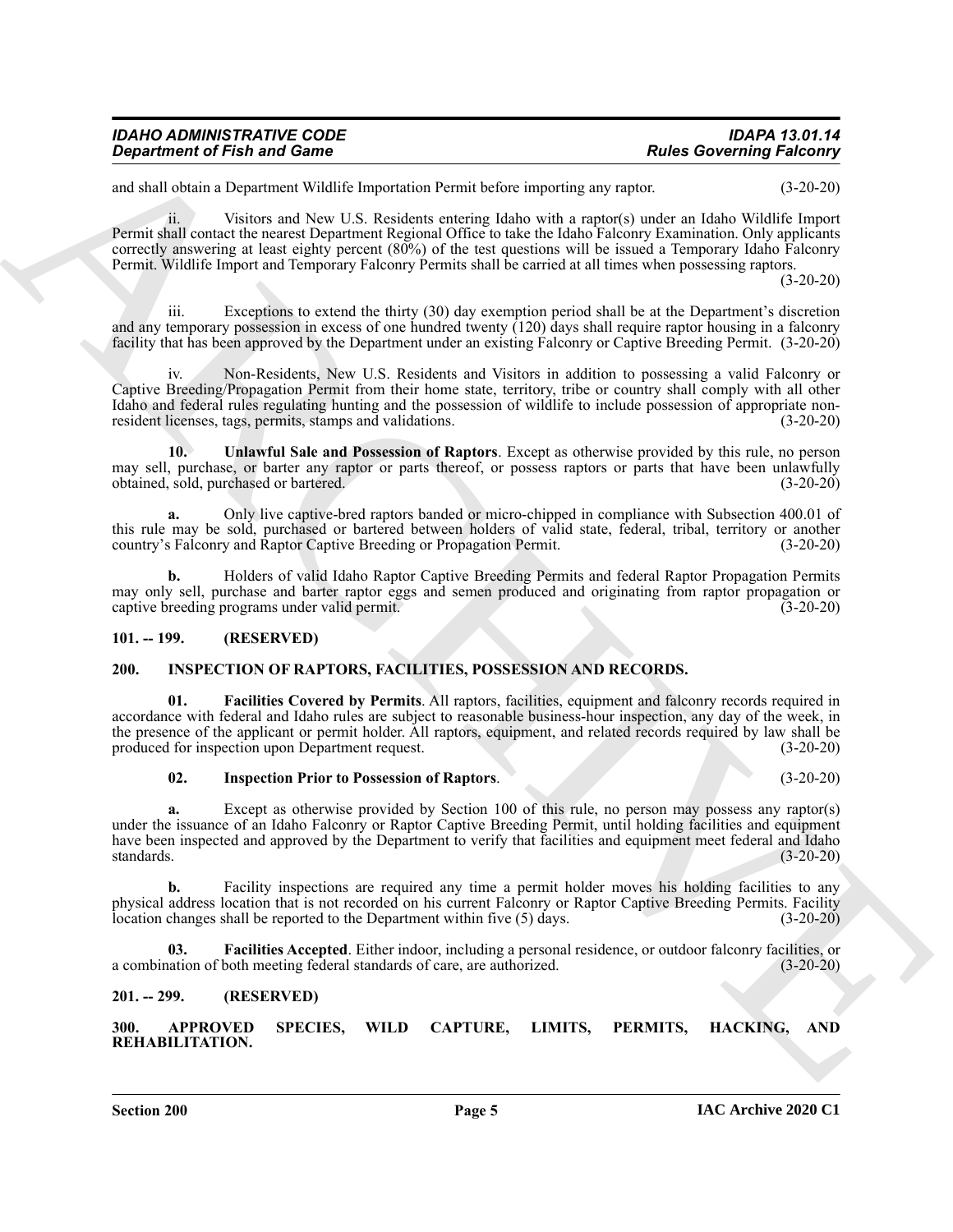| <b>IDAHO ADMINISTRATIVE CODE</b>   | <b>IDAPA 13.01.14</b>           |
|------------------------------------|---------------------------------|
| <b>Department of Fish and Game</b> | <b>Rules Governing Falconry</b> |

<span id="page-5-1"></span>**01. Approved Raptor Species**. Except as otherwise provided by this rule, any species of raptor under Section 010 of this rule is authorized for use in falcomry or captive breeding. (3-20-20) defined under Section 010 of this rule is authorized for use in falconry or captive breeding.

Gives the find and Connective the spatial states and the spatial base of the spatial base of the spatial base of the spatial base of the spatial base of the spatial base of the spatial base of the spatial base of the spat **02. Capture Permits**. Raptors may only be captured from the wild by persons possessing a valid Idaho Falconry Permit, or a Non-resident federal, state, territory or tribal Falconry Permit. Non-residents must also possess an Idaho Bird of Prey Capture Permit. (3-20-20)

#### <span id="page-5-3"></span>**03. Capture of Wild Raptors, Approved Species and Limitations**. (3-20-20)

**a.** Resident Falconers. Except as otherwise provided by this rule, residents possessing a valid Idaho Falconry Permit are authorized to capture no more than two (2) wild raptors, as their permit class authorizes, each calendar year. (3-20-20)

i. Not more than one (1) Golden Eagle may be captured in any calendar year. (3-20-20)

ii. Capture and possession of any raptor classified under federal or state law as threatened or red is unlawful without Department approval and a special permit. (3-20-20) endangered is unlawful without Department approval and a special permit.

iii. The issuance of an Idaho Eagle Falconry Permit is required to capture or possess Golden Eagles. (3-20-20)

iv. Capture and possession of Bald Eagles is unlawful. (3-20-20)

v. Capture and possession of wild Peregrines, as listing status allows, shall be restricted to a limited number of resident Peregrine Capture Permits. (3-20-20)

vi. The Commission, pursuant to Section 36-105 (3), Idaho Code, may establish capture quotas, and a capture permit allocation system by proclamation.

**b.** Non-Resident Falconers. Non-resident falconers intending to capture any wild Idaho raptor shall comply with the following: (3-20-20)

i. Apply to the Department Licensing Bureau in Boise for a Non-Resident Bird of Prey Capture Permit, issued on a calendar year basis, at a fee set forth under Section 36-416, Idaho Code. (3-20-20)

ii. The Commission, pursuant to Section 36-105 (3), Idaho Code, will designate raptor species<br>I for capture, capture quotas, and a capture permit allocation system by proclamation. (3-20-20) approved for capture, capture quotas, and a capture permit allocation system by proclamation.

iii. Non-residents will be limited to the purchase of only one (1) Bird of Prey Capture Permit per calendar year.

iv. Non-residents receiving a Bird of Prey Capture Permit shall be authorized to only capture and possess the species of raptor specified on their permit. (3-20-20)

v. Non-resident Capture Permit holders, successful with the capture of a raptor shall, within seventytwo (72) hours of capture, have their Capture Permit validated by the Department at any Regional Office prior to transporting any captured raptor out of Idaho. (3-20-20)

#### <span id="page-5-0"></span>**04. Approved Capture Dates - Resident and Non-Resident Falconers**. (3-20-20)

**a.** Immature raptors (birds less than one (1) year of age) are open to capture all year with no restrictions in regard to days of the week or times of capture. (3-20-20)

**b.** Kestrels and Great-horned Owls may be captured as immature or adult birds (birds that are one (1) ge or older). The take of adult birds is prohibited from March 1st through July 31st. (3-20-20) year of age or older). The take of adult birds is prohibited from March 1st through July 31st.

#### <span id="page-5-2"></span>**05. Capture Area Restrictions**. (3-20-20)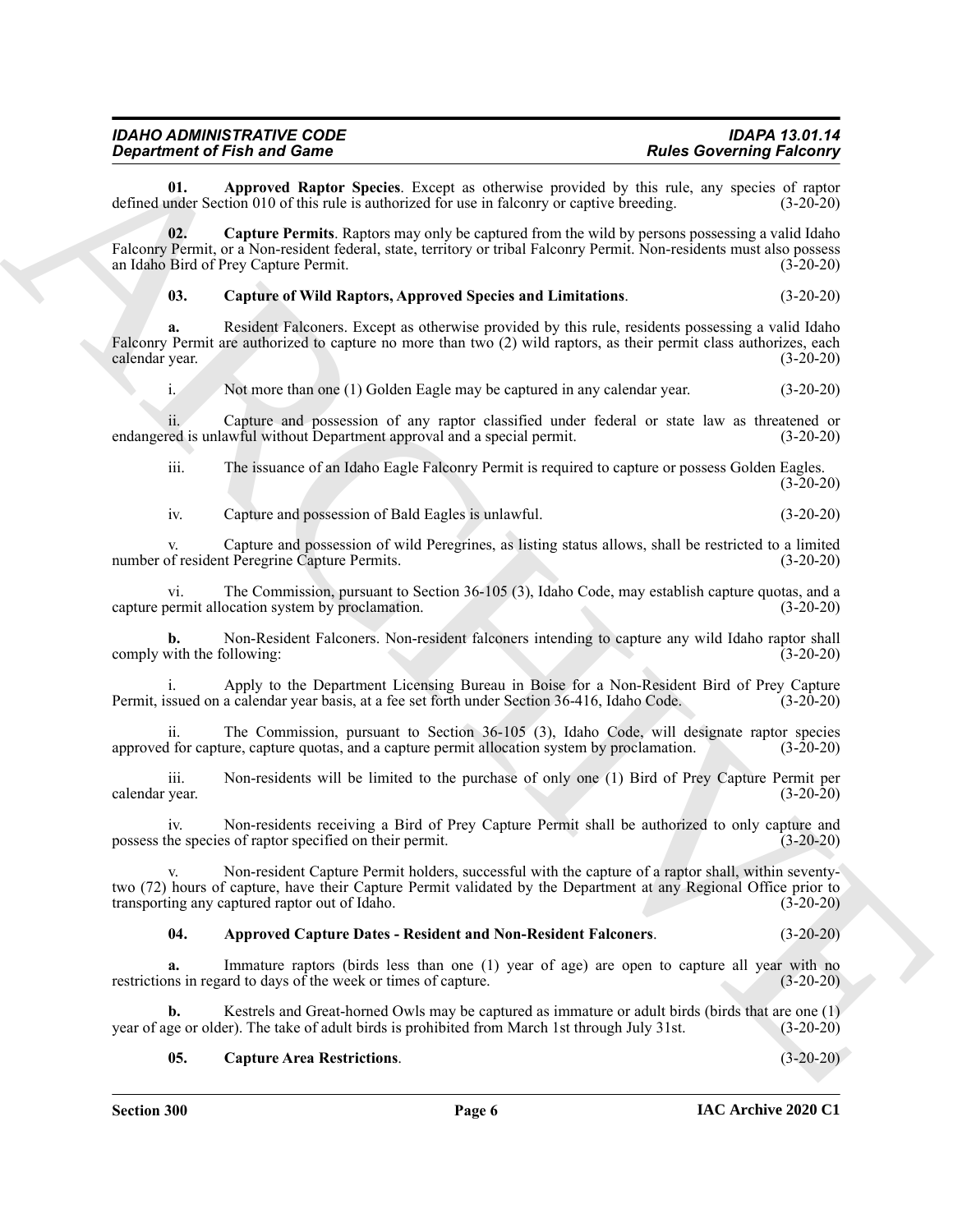**a.** No person may capture or attempt to capture any raptor when such activity is unlawful under federal, state, tribal, county or city law or ordinance. (3-20-20)

<span id="page-6-4"></span><span id="page-6-3"></span>**b.** No person may possess any raptors taken in violation of any federal, state, tribal, county or city law.  $(3-20-20)$ 

**06. Capture and Possession Limits**. No person may exceed approved state and federal raptor possession and capture limits. (3-20-20)

**07. Raptor Hacking**. Raptor hacking in compliance with federal rules, by holders of a valid Idaho Falconry or Rehabilitation Permits, is authorized. (3-20-20) (3-20-20)

<span id="page-6-2"></span>**08. Assisting with Raptor Rehabilitation**. General or Master Class Falconers possessing a valid Idaho Falconry Permit may assist the Department and permitted raptor rehabilitators with the rehabilitation, conditioning and hacking of raptors, provided the taking of any raptor into possession for rehabilitative conditioning or training is coordinated and pre-approved by the appropriate Department Regional Office. (3-20-20)

#### <span id="page-6-0"></span>**301. -- 399. (RESERVED)**

#### <span id="page-6-5"></span><span id="page-6-1"></span>**400. RAPTOR BANDING, RADIO TRANSMITTERS, TRANSFERS, REPORTING, AND RELEASE.**

General definition of Each and General definition of the state of the state of the state of the state of the state of the state of the state of the state of the state of the state of the state of the state of the state of **01. Raptor Banding**. Except as otherwise provided for temporary possession and housing under federal rule and Section 100 of this rule, falconers and captive breeders possessing raptors shall comply with all federal banding and micro-chipping regulations and comply with the following, with bands to be provided by the Department and micro-chips to be provided by the falconer:

**a.** Wild-caught Peregrines, Harris' Hawks, Gyrfalcons and Goshawks: banded with a black federal, non-reusable leg band or an approved micro-chip (ISO compliant at 134.2 kHz). (3-20-20)

**b.** All Captive-bred raptors: banded with a seamless band within two (2) weeks of hatching. Federally approved micro-chips or yellow federal, non-reusable leg bands may be used to replace seamless bands that are broken or have become unreadable. (3-20-20)

**c.** Raptors that suffer injury or develop health issues caused by leg bands, or routinely remove or damage bands: micro-chipped, or, based on unusual circumstances, a special written exemption to banding or micro-<br>(3-20-20) chipping. (3-20-20)

**d.** Bands or micro-chips: attached or placed on all federally required wild-caught raptors within five of acquisition or capture. (3-20-20)  $(5)$  days of acquisition or capture.

**02. Radio Transmitters**. At least two (2) functioning radio transmitters shall be attached to any raptor hybrid, or any raptor not listed under CFR 50, Part 10.13, when being free flown. (3-20-20)

**03.** Raptor Transfers. Resident falconers/captive breeders may not transfer any species of wild-caught a non-resident until the transfer is approved under an Idaho Wildlife Export Permit. (3-20-20) raptor to a non-resident until the transfer is approved under an Idaho Wildlife Export Permit.

**a.** Idaho Wildlife Export Permits may be purchased at a fee set forth under Section 36-416, Idaho Code, by submitting an application to the Department Wildlife Health Lab. (3-20-20)

**b.** With Department approval, wild-caught raptors, possessed less than two (2) years from date of capture, that have been injured and can no longer be flown for falconry purposes, as determined by a veterinarian or raptor rehabilitator, may be transferred to a Captive Breeding or Propagation Permit. (3-20-20)

**04.** Release of Birds. No raptor may be permanently released into the wild without prior Department approval. (3-20-20) approval. (3-20-20)

**Section 400 Page 7**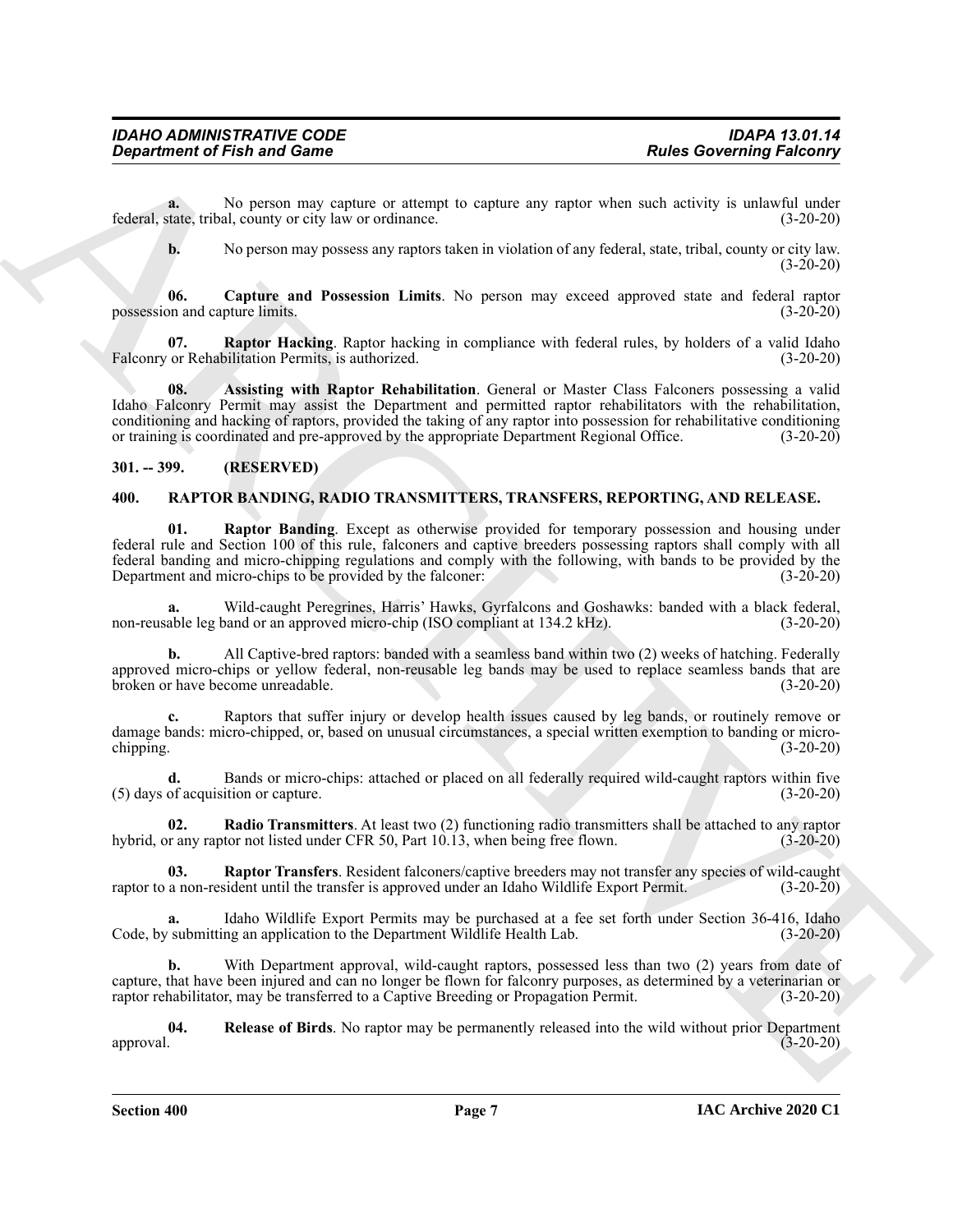| <b>IDAHO ADMINISTRATIVE CODE</b>   | <b>IDAPA 13.01.14</b>           |
|------------------------------------|---------------------------------|
| <b>Department of Fish and Game</b> | <b>Rules Governing Falconry</b> |

*Department of Finite and Conneiss* Constrained by Apple Dail strength and conneiss constrained by the strength and well of the strength and well of the strength and well of the strength and the strength and the strengt **05. Reporting**. A Form 3-186A shall be completed and electronically submitted into the United States Fish and Wildlife Service electronic records database, or a hard copy thereof, shall be completed and submitted to the appropriate Department Regional Office within five (5) days when any raptor is acquired, captured (including captures of already banded or telemetry equipped birds), re-captured, transferred, lost, escaped, stolen, released, banded, re-banded, micro-chipped, or deceased. (3-20-20)

#### <span id="page-7-8"></span><span id="page-7-0"></span>**401. -- 499. (RESERVED)**

<span id="page-7-1"></span>**500. FALCONRY HUNTING SEASONS, BAG AND POSSESSION LIMITS.** The Commission sets hunting seasons, bag limits, and possession limits by proclamation adopted and published in accordance with Section 36-105(3), Idaho Code. accordance with Section  $36-105(3)$ , Idaho Code.

#### <span id="page-7-2"></span>**501. -- 599. (RESERVED)**

#### <span id="page-7-11"></span><span id="page-7-3"></span>**600. TRAINING RAPTORS USING ARTIFICIALLY PROPAGATED GAME BIRDS.**

**01. Permit**. A valid Idaho Falconry Training Permit is required before any person is authorized to possess, release, or use artificially propagated game birds for purposes of training raptors in the field. Training permits shall be issued at a fee set forth under Section 36-416, Idaho Code, currently a free permit, and are available to residents, non-residents and visitors, and all hunting license requirements apply. (3-20-20)

<span id="page-7-15"></span><span id="page-7-14"></span><span id="page-7-13"></span><span id="page-7-12"></span>**02.** Permits Valid. Permits are valid for two (2) years from date of issuance. (3-20-20)

**03. Establishing Limitations and Guidelines**. In addition to the rules set forth, the Director is authorized to establish limitations and guidelines as to dates, locations, and conditions whereupon permits may be issued allowing the party or parties listed thereon to use, release and kill game birds obtained from a private domestic source for the purpose of field training raptors. (3-20-20)

**04. Raptor Field Training, Conditions of Use**. Raptor field training with a valid Idaho Falconry Training Permit and the use of artificially propagated game birds is lawful when the following conditions are met: (3-20-20)

**a.** The owner of the raptor(s) being trained possesses a valid Idaho Falconry Training Permit, or another state, country, territory or federal Falconry Permit. (3-20-20)

**b.** An Idaho Falconry Training Permit and required falconry permit(s) are carried in the field and for Department inspection at the training site. (3-20-20) available for Department inspection at the training site.

Artificially propagated game birds used for training purposes are certified disease free under the by the National Poultry Improvement Program (NPIP). (3-20-20) standards set forth by the National Poultry Improvement Program (NPIP).

**d.** Proof of lawful game bird origin is available for inspection. (3-20-20)

**e.** Permit holder complies with all additional stipulations outlined on the permit at time of issuance.  $(3-20-20)$ 

#### <span id="page-7-4"></span>**601. -- 699. (RESERVED)**

#### <span id="page-7-9"></span><span id="page-7-5"></span>**700. FALCONRY MEETS, PERMITS, NON-RESIDENTS, NEW U.S. RESIDENTS, AND VISITORS.**

Non-residents, new U.S. residents and visitors shall purchase and possess an Idaho Falconry Meet Permit, at a fee set forth under 36-416, Idaho Code, or an appropriate Non-Resident hunting license to fly or hunt any raptor as a participant in any sponsored falconry meet or contest. (3-20-20)

#### <span id="page-7-6"></span>**701. -- 799. (RESERVED)**

#### <span id="page-7-10"></span><span id="page-7-7"></span>**800. PENALTIES.**

Conviction of a violation of these rules may be grounds for revocation of an Idaho falconry permit or denial of any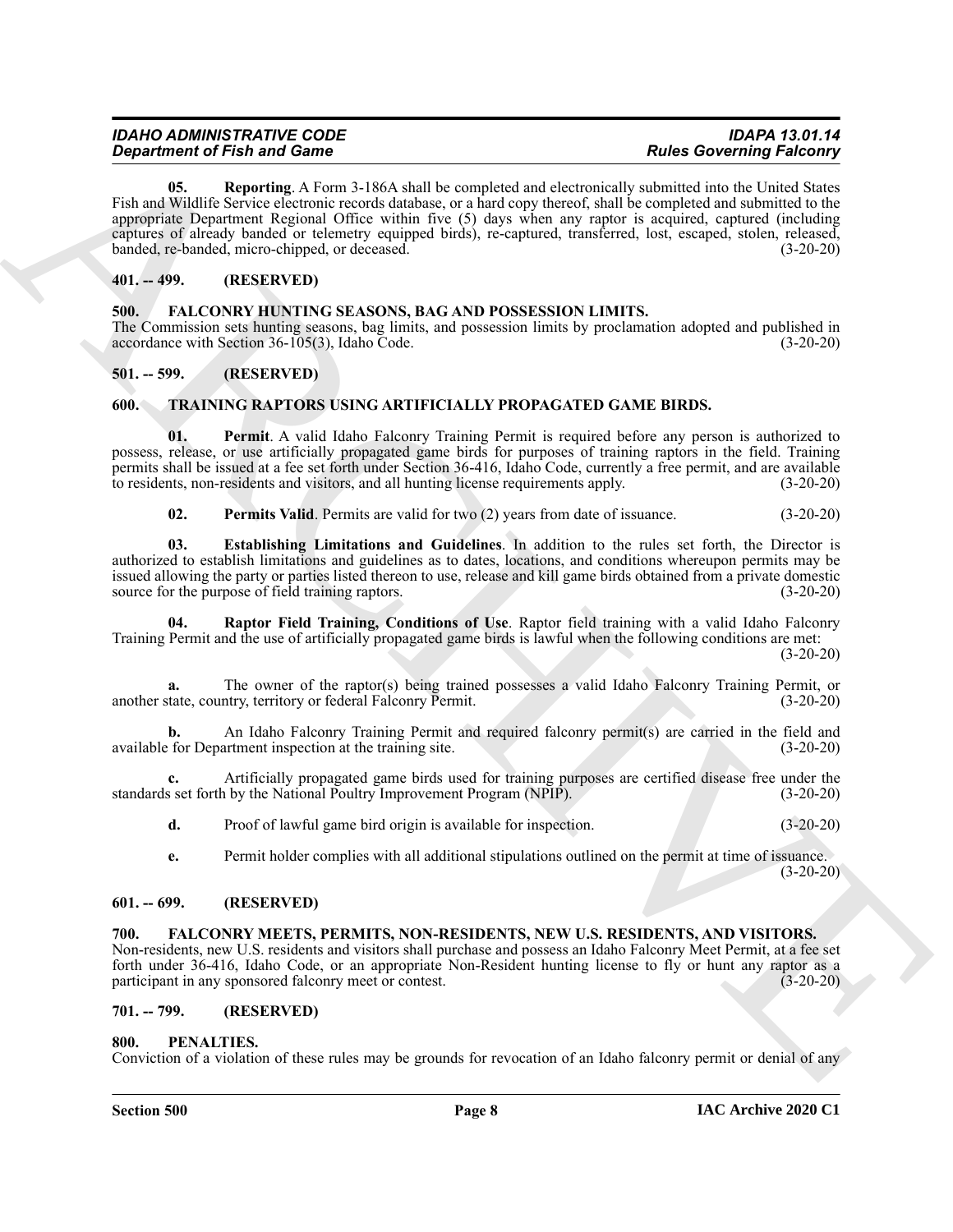#### *IDAHO ADMINISTRATIVE CODE IDAPA 13.01.14 Department of Fish and Game Rules Governing Falconry*

ARCHIVE pending applications for an Idaho falconry permit. The revocation of any permit may be appealed in writing to the Director within thirty (30) days of such revocation. (3-20-20)

<span id="page-8-0"></span>**801. -- 999. (RESERVED)**